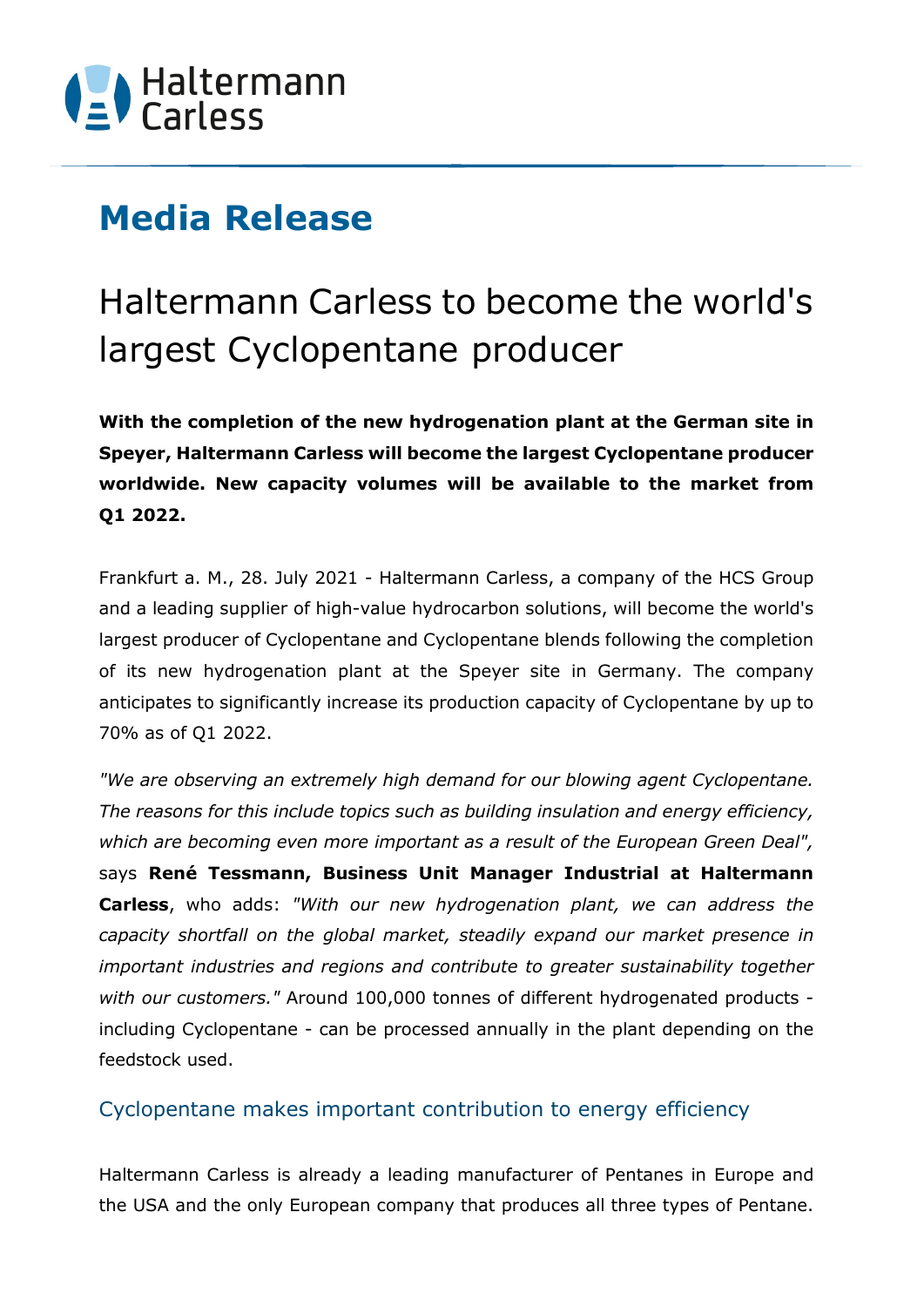# (2) Haltermann

The blowing agent Cyclopentane offers the highest quality of the three isomers, along with *n-* and *iso-*Pentane. In Polyurethane (PU) foams, Cyclopentane provides a particularly high insulating effect and contributes to efficient insulation of buildings and refrigerators. Energy efficiency is one of the seven pillars in the "Fit for 55" climate protection package recently published by the European Union, whereby highly efficient thermal insulation and building insulation will play a decisive role in achieving the target.

### Largest investment in company history

The Speyer hydrogenation plant is the largest investment Haltermann Carless has made since becoming part of the HCS Group. In addition to the Pentane product line, the plant will also be used to produce Middle Distillates with a particularly high degree of purity, as required by the pharmaceutical or printing ink industries. The plant will also allow the company to develop and offer new types of products and facilitate the production of renewable hydrocarbons in the future.

XXX

#### Photo:



With the completion of the new hydrogenation plant at the German site in Speyer, Haltermann Carless will become the largest Cyclopentane producer worldwide. New capacity volumes will be available to the market from Q1 2022.

© HCS Group